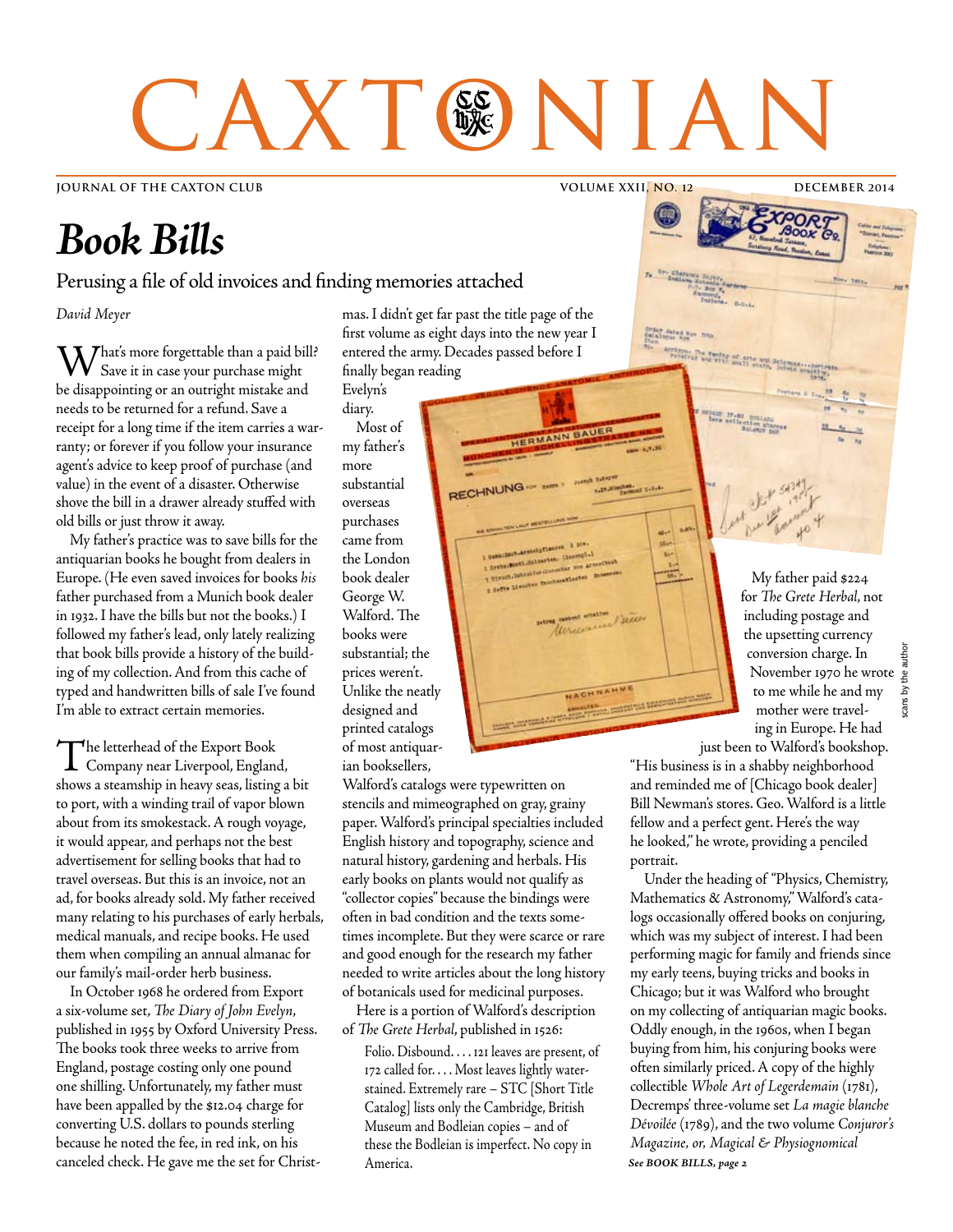

### *Caxton Club,* Founded 1895

**Susan R. Hanes,** *President* **Michael Gorman,** *Vice President* **Jackie Vossler,** *Secretary* **Don Chatham,** *Treasurer* **Bruce Boyer,** *Immediate Past President*

### *Council*

Class of 2015 **Ed Bronson Jeffrey Jahns Bob Karrow Michael Thompson Steve Woodall**

Class of 2016 **Doug Fitzgerald William Locke Robert McCamant Donna Tuke Robert Wedgeworth**

Class of 2017 **JoEllen Dickie Arthur Frank Tom Swanstrom Josie Tomes John Ward**

### *Appointed Officers*

**Dan Crawford,** *General Manager* **Paul F. Gehl,** *Archivist-Historian* **Hayward R. Blake,** *FABS Representative*

### *Committee Chairs*

**Matt Doherty,** *Development*  **Kim Coventry, Susan Rossen,**  *Publications* **Michael Gorman,** *Exhibitions*  **Donna Tuke,** *Membership* **Tom Swanstrom,** *Finance* **Doug Fitzgerald, Bill Locke, Dorothy Sinson,** *Friday Luncheons* **Jackie Vossler,** *Programs* **Catherine Uecker,** *Audio/Visual* **Martha Chiplis,** *Scholarship* **Charles Spohrer, John M. Dunlevy,**  *Website*

#### *Caxtonian*

**Robert McCamant,** *Editor* **Brenda Rossini,** *Copy Editor* **Patrick Graham,** *Proofreader* **Robert Cotner,** *Founder* **Matthew J. Doherty, Wendy Husser, Paul Ruxin,** *Contributing Editors*

©2014, Caxton Club. The *Caxtonian* is published monthly by the Caxton Club, whose office is in the Newberry Library.

### *BOOK BILLS, from page 1*

*Mirror* (1792-94) – lacking the famous plates of Lavater's Physiognomy – were each priced at only \$26.60.

In April 1973 I received a letter from him offering a first edition of Reginald Scot's *The Discoverie of Witchcraft* published in London in 1584. "Discoverie" meant "explanation" in the language of the time, and it was Scot's aim to give a rational explanation for everything reputed to have an occult origin. The book covers so many subjects – witchcraft, astrology, alchemy, and related practices – it has served as an important source for more than 400 years. Twelve chapters are devoted to "the deceiptfull art of juggling" or legerdemain, commonly called conjuring in modern times. Because of this, Scot's book is considered the cornerstone of every serious magic collector's library. It is the first book in the English language to explain the techniques of the magician's art.

Walford described his first edition copy as "rubbed," "worn," and missing three lines of text on the final leaf. His price was 260 pounds. With the currency conversion fee, this came to \$650; more money than I had ever previously paid for a book, and definitely more money than I thought I could afford at the time. I didn't answer Walford's letter, and the book subsequently appeared in his catalog. By its third catalog appearance the price had been upped by ten pounds.

That fall, after traveling with my parents, I parted from them in London, phoned Walford, and asked if I could visit his shop. Everything he offered was listed in his catalogs, he said, but if I wanted to come and "browse in the dark," I was welcome to. He had not exaggerated: his books were not arranged for viewing and the light was so dim I was amazed he hadn't gone blind. (This may have explained his exceptionally thick-lensed glasses.) I sensed immediately that there was nothing I could find without his help. I asked if he had any conjuring books like those I'd previously bought from him – and did he still have the first edition of *The Discoverie of Witchcraft*? He brought it out and laid it in my hands. The moment he did so, I knew I had to have it. (After all, a copy of this book was believed to have been consulted by Shakespeare for witch and wizard lore when he was writing his plays.) I told Walford I didn't carry a credit card or have enough money in hand to buy the book, but if he'd hold it for me until I returned to the States, I'd pay for it then and he could send the book.

"Just take it along," he said; "I'll send a bill."

My visit to Francis Edwards Ltd., "Antiquarian Booksellers since 1855," a day before or after visiting Walford, was a different kind of experience. It was an elegant shop in which display cases and



*Penciled portrait of London bookseller George W. Walford by Clarence Meyer.*

clerks in jackets prevailed. I was not wearing a jacket and I noticed immediately that there were no open book shelves to browse. A clerk behind a counter asked me (elegantly) what I might be seeking. No, they did not have any books on conjuring, and a minute later I was back on the street. Yet for years afterward I acquired from their catalogs books of collected secrets and inventions that inevitably included sections devoted to amusements by deception. And at least one clerk working the catalog desk (she signed her name "Miss D. Boscawen for Francis Edwards Ltd.") clearly wished to please.

### 23 April 1979

### Dear Mr. Meyer,

Referring to your recent unsuccessful order from our Catalogue 1017 for item 313 . . . another copy of this book has just come into stock. Our description follows in case you should still be interested in a copy:

Plat (Sir Hugh) THE JEWEL HOUSE OF ART AND NATURE: Containing Divers Rare and Profitable Inventions . . . 1653.

A good copy of the second edition. . .

We are reserving the book for you for one month.

I bought it. A year later I bought Malcolm MacGreggor's *Ode to Mr. Pinchbeck, Upon his newly invented Patent Candle-Snuffers*. This was the fifth edition, published in 1776, priced at 28 pounds, and an exceptionally stupid purchase. The reason I went for it was the author's last name. Had I known Pinchbeck's first and middle names, which I failed to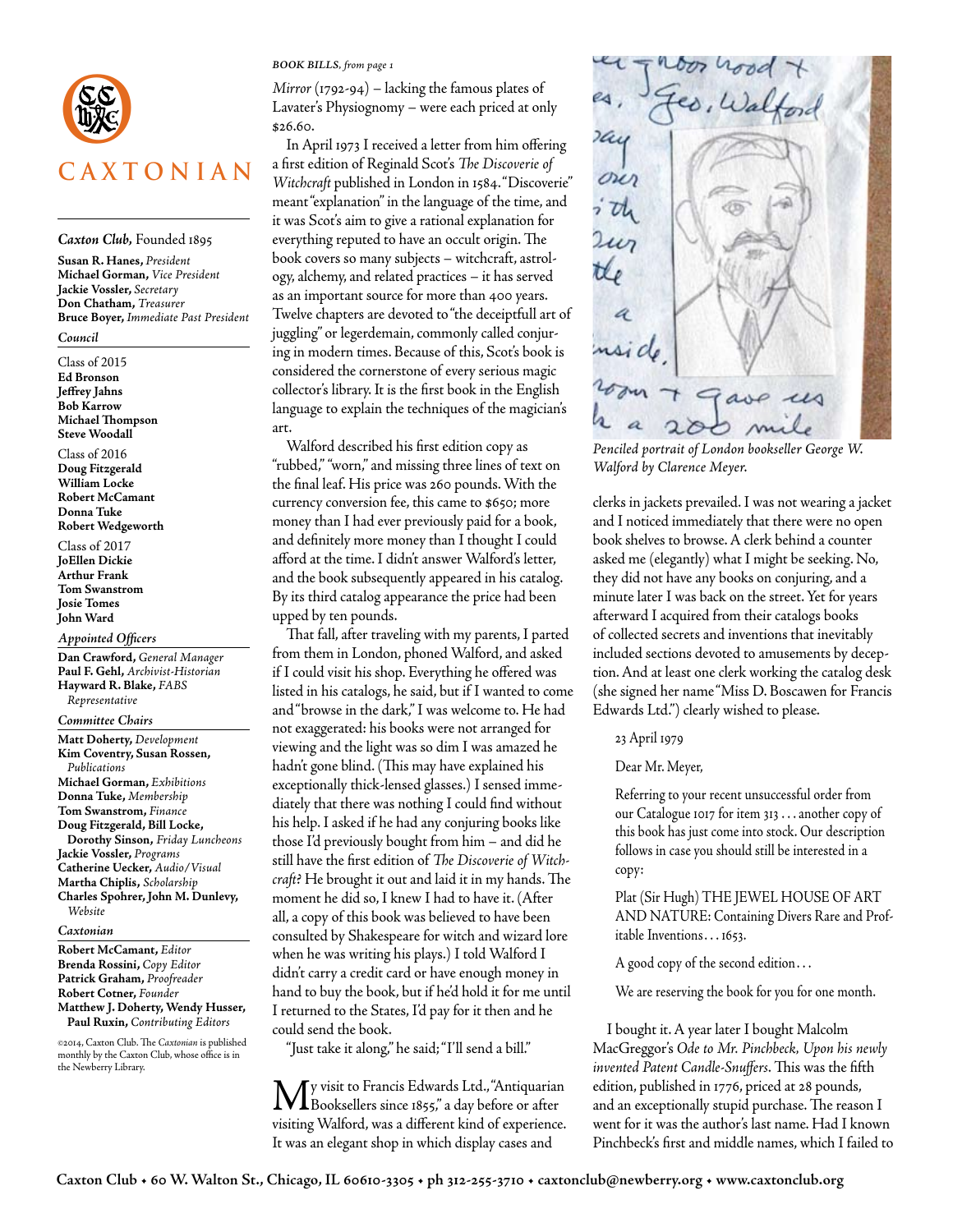research at the time, I would not have bought this book. *William Frederick* Pinchbeck, the author of the books I was eagerly seeking, had written *The Expositor; or, Many Mysteries Unravelled* and *Witchcraft or The Art of Fortune Telling Unveiled.* Both were published by their author in Boston in 1805 and are reputed to be the second and third books on conjuring published in the United States. They are scarce, the second one extremely so, and, consequently, they are avidly sought by magic collectors. What was the chance that the Pinchbeck who had invented the candle snuffer in England about 1776 was the same Pinchbeck who published two books on magic in the United States 29 years later? Never mind the improbability. This was clearly a case of buying one thing when I really wanted to buy another. Surely other collectors have stumbled in this way. In my instance it was *two* books I was after and it took me 30 years to finally acquire them – both, as it happened, in a single purchase.

An especially accommodating British dealer was George's ("William George's Sons Ltd., Booksellers since 1847") in Bristol. I'd apparently written the firm asking if they had any magic books in stock. The reply, which I still have, came from an industrious employee who diligently listed – by

author, title, publication date, price, and condition – 25 books, the majority priced about two pounds, the cheapest for 50 pence. Had I bought them all – and, of course, *now* I wish I had – the total price would have come to 110 pounds. I bought only five for 22 pounds. It's no wonder they didn't care to bother with me after that. Six years later I tried the "what do you have?" inquiry again and received a terse "Regret no conjuring books in stock."

Book bills have revealed a number of mis-takes I've made in my collecting life, but I'll reveal only two.

My father purchased a copy of Agrippa's *The Vanity of Arts and Sciences* published in London in 1676. "Joints cracking," the invoice states and the book confirms it. The price in 1955 was \$17.60. I probably didn't see this copy until after my father's death as he kept many of his earliest books in his father's old Railway Express trunk; not only to be out of reach of the curious hands of his children but because there was more trunk space than shelf space



*Same book, different bindings: Agrippa's* The Vanity of Arts and Sciences*, 1676.*

in his basement workroom. I purchased a 1684 edition of Agrippa in 1981 for \$76 and, forgetting this, purchased another 1676 edition for \$200 from the late husband of Caxtonian Patricia Barnes. How many Agrippas does one need? Except for the dates on the title pages, the three different bindings, and the books' conditions, mine are otherwise identical. This calls for a decision that I have yet to face: which two of the three should go?

For a number of years in the 1990s I was finding titles of conjuring interest offered in the catalogs of Hobbyhorse Books, an antiquarian children's book dealer located in a New Jersey city with the childish name of Hohokus. The hunt among this dealer's catalog entries was a challenge because the titles never alluded to magic. I would not have bought anything if I didn't possess a longhoned intuition as a collector and a well-used, two-volume bibliography of conjuring books. How else would I know to buy *City Sights for Little Folks* published in Philadelphia in the 1850s? This miniature book about the size of a child's fist provides short descriptions and full-page illustrations of "a coal wharf," "the horse auction," "sailors singing," "the fish market," and, among many other locations and subjects, the one I was after: "The juggler." The anonymous author cautioned his young readers that "The tricks of these persons with cards, dice, peas, and thimbles, have more roguery in them than of skill or anything else."

Nineteenth century chapbooks, being small (usually 2½ x 4 inches) and brief (32 pages or less), are often sold on the antiquarian market in groups. This proved perplexing when Hobbyhorse offered "a collection of nineteen . . . chapbooks printed and sold by F. Houlston and Son, (circa 1815-1825)" for \$1,400. I wanted only *one* of the lot, *The Wisdom of Crop the Conjurer.* Wisdom did not prevail and I bought them all. And of course I immediately wished to sell the remaining 18 to recoup my investment but considered it a crime of sorts to do so. Fifteen years after this overenthusiastic purchase the publication of *Small Books for the Common Man: A Descriptive Bibliography* showed that I'd not be breaking up what I'd assumed to be a *complete* collection. F. Houlston & Son had printed and sold, at various times and prices, at least 170 chapbooks.

Streaks of luck come in every field of Dendeavor and sometimes in collecting, although as many collectors might agree, not often enough. My best experience followed the sale of the famed Roland Winder collection of conjuring books that took place in 1974 at Sotheby & Company's auction rooms in London. Since that time successive auctions of magic books have eclipsed both the fame and the prices attained at the Winder sale, but this auction established a worldwide recognition of magic books that had never previously existed. Two bidders, one a general antiquarian book dealer and the other an individual not previously known as a buyer of magic books, helped drive up the prices while the two acquired over 35 percent of the collection.

My fascination with the results of this auction began in my friend Jay Marshall's kitchen in Chicago. Jay had recently returned from a trip to England, cleverly timed to coincide with the Winder sale. He had not *See BOOK BILLS, page 4*

CAXTONIAN, DECEMBER 2014 3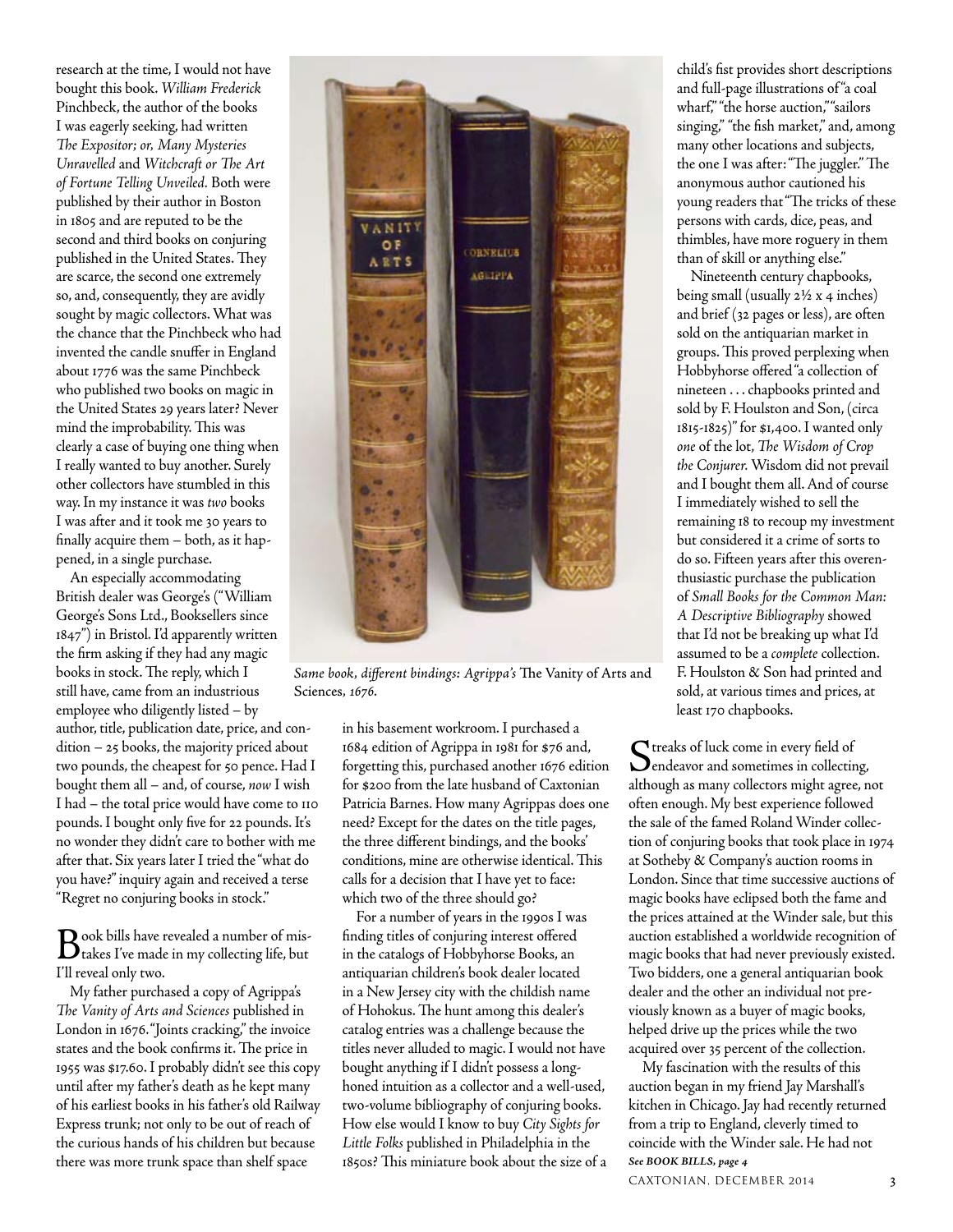### *BOOK BILLS, from page 3*

only been in the auction room, he had taperecorded portions of the proceedings and opened the bidding on several lots. I still recall hearing the voice of the auctioneer saying, "We begin the bidding at. . . Mr. Marshall bids . . . ." Of the 230 lots offered, Jay was chagrined at having successfully purchased only four. As I listened, with excitement and envy, I felt Jay had been fortunate nonetheless, for I had not even had the chance to bid at one of the great sales of conjuring literature of the 20th century.

In 1976, however, two years to the very month of the auction, some incredibly surprising luck began coming my way – initially in the form of a crudely typed and printed catalog from a New England dealer named Whitlock Farm Booksellers. Gilbert and Everett Whitlock's catalogs routinely listed a hodgepodge of material, from 17th century books in poor condition to modern works at cheap prices, with an occasional engraving, a handwritten farmer's ledger, or other odd item in the mix. The gem (at least for me) in this particular catalog was a copy of *Domestic Amusements, or Philosophical Recreations* by John Badcock, published in London about 1825. As the catalog description did not mention the book having come from the Roland Winder collection, finding his bookplate inside the front cover was a joyful surprise.

Within months, I acquired all four of the Badcock books that had been offered in the Winder sale. By this time I also owned a copy of the auction catalog. My hopes were so high that my luck would continue I kept perusing it, wondering what would turn up next, as if this was a certainty.

What came next was a book titled *Endless Amusement* – which my pursuit of Winder titles had seemed to become – but it turned out to be my last Winder purchase for many years. My streak of luck also ended on a surprising note. I found *Endless Amusement* in the antiquarian book department of the former Marshall Field's department store in the Loop.

Being a dealer's sole customer for a certain subject, as I believe I'd once been with Walford, occurred again in the late 1980s. This came about from finding a dealer at the Washington, D.C., Antiquarian Book Fair who specialized in printed ephemera. My interest was 19th-century sheet music with portraits of popular magicians on the front covers. Apparently the celebrity of a performer helped sell sheet music whether or not the



*All for one:* The Wisdom of Crop the Conjurer *next to 18 unwanted chapbooks that came with its purchase.*

musical score was used during the magician's performance. Evidence of this is "The Wizard's Polka, composed by Frederick Buckley, and dedicated with the most fervent respect to Professor Anderson, The Great Wizard of the North." Buckley was a member of a group known as "The New Orleans Serenaders." "The Wizard's Polka" was published in New York in 1851 when John Henry Anderson, the Scottishborn illusionist, came to America to tour his show. According to one historian, Anderson's "great contribution to magic was to demonstrate the value of publicity."

Sheet music of magic interest may have been printed in large quantities, but somber portraits of magicians must have held little long-term appeal because they are quite scarce today. Yet the dealer I met in Washington invariably had something to offer me every year I visited her booth at the book fair. That is, until another magic collector appeared.

He was known for avidly collecting magic posters, which are colorful and fanciful and, unless they are rare, can sometimes be found in multiple copies. My fellow collector liked to buy duplicates so he could trade them for other posters. He called himself "The Sultan of Swap." Inevitably, as with most collectors, the Sultan's interest expanded: it came to include *all* graphics relating to magic. The moment I caught sight of him in an aisle at the Washington Book Fair, I knew my source



*Lively polka, somber sheet music cover, circa 1851.*

for sheet music was no longer mine alone. I managed to avoid him and hoped, if he saw me, not to lead him to "my" dealer. But the Sultan of Swap found his own way there, and the woman I'd been buying from for eight years never had anything to offer me after that.

The dealer James O'Donoghue Fenning of Dublin brings me to the conclusion of this account. His book bills over the years were both disappointing and amusing. This was because of my not only buying from him but also, in later years, occasionally trying to sell to him.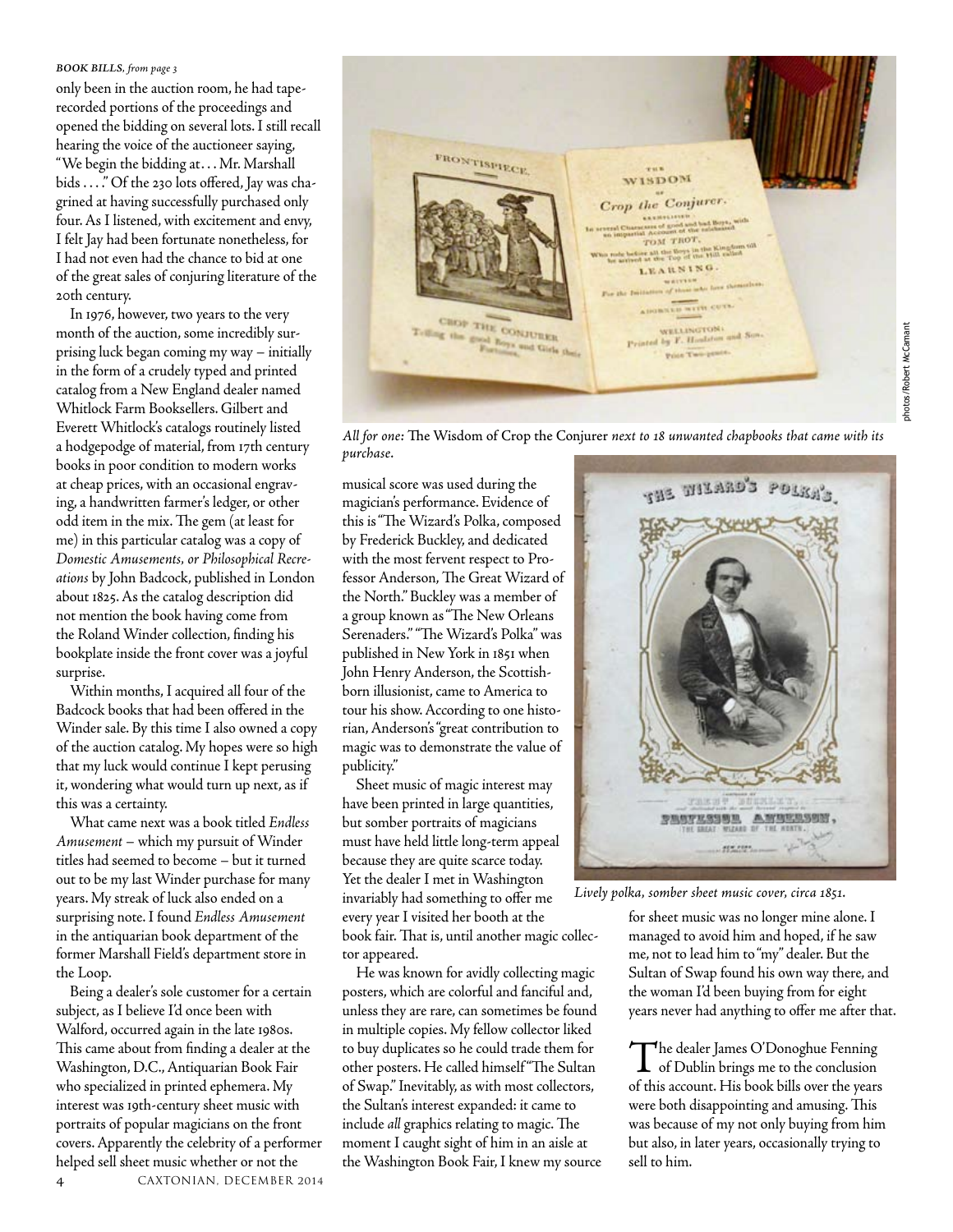

*James O'Donoghue Fenning, Dublin antiquarian bookseller.*

I first encountered his catalogs in the 1970s when I worked in an old book shop in Florida. Among the many received there, Fenning's from Dublin were especially intriguing. As soon as I bought my first book from him, I was on his list to receive future catalogs. He had a clever habit of including with his orders a copy of a previous catalog on the off chance the customer might find something in it that was still in stock.

Most of his titles were of Irish interest, but there were always enough London imprints on obscure subjects to capture my attention. Grey's *Memoria Technica or a new method of artificial memory* (1778); Pepper's *The Boy's Playbook of Science* (ca. 1870) – these were the kinds of books I bought from him. Each had enough conjuring in them to warrant owning, yet like most of my purchases from Fenning, they were somewhat peripheral to what I wanted most.

When he finally hit the target, however, it was a bull's-eye.

In September 2000 I received a letter from him:

On July 2, 1981 you wrote expressing an interest in any edition of Dean's Art of Legerdemain. Well, one has just come to hand. This is the first time we have had any edition of this title in forty-two years in the business.

It was an eighth edition of *The Whole Art of Legerdemain; or Hocus Pocus in Perfection*, published in London in 1781. This is a book that all collectors of conjuring pursue. By the time Fenning offered me this copy, I already

owned two. The first had come from Walford in the 1960s for \$26.60. Fenning wanted several thousand dollars for his and he got it. Here's why: All editions of Dean published in the 18th century are relatively scarce. Those that have survived are usually well-worn or in worse condition. Fenning described his copy as "nice, unmarked, well-margined, unused." Pristine is how I describe it. When I called him to order the book, Fenning told me that he had recently purchased it at a Dublin book fair, but that's all he could tell me about it. Where the Dean lay or on what bookshelf it stood untouched for more than 200 years I wish I knew.

My early efforts to sell to Fenning now seem foolish. Had I anything equal to what he routinely listed in his catalogs I might have succeeded, but my thinking at those times must have been governed by a single idea: If it was Irish, Fenning might want it. Although nothing was good enough to bring even a polite letter of refusal, he'd remember to add a line at the bottom of the invoices he sent me:

Sorry we must pass on the Jerome book. I have always found him almost impossible to sell – mind you, your offer is nonetheless much appreciated.

Thanks for the note regarding the two maps. Not too thrilling from my point of view, but if you can advise cost in dollars I may be able to shift them.

After having spent heavily on the Dean, two years later I tried again to sell to him. I offered two 18th-century Dublin imprints, this time cannily asking for credit rather than outright payment. He took the books, giving me 80 pounds credit toward a future purchase. When that eventually occurred, I had to remind him of my credit and he apologized for "being slow to remember."

His catalogs kept coming, his prices kept climbing, and I wasn't finding anything I cared to buy. I finally wrote to say he should drop me from his mailing list and send his catalogs to a younger collector. He replied that as he'd been sending them to me for so long he was going to continue doing so, and he did.

I never enjoyed parting with books from my father's library, but those I thought might appeal to Fenning I didn't hesitate offering to him. I never priced these books and always accepted what he was willing to pay. Thus began our reversal of roles.

In the summer of 2012, however, I offered

him a book I had recently purchased at an estate sale. This was *The Charwoman's Daughter*, the first novel by the Irish writer James Stephens, which appeared in 1912. (His prose fantasy, *The Crock of Gold,* published that same year, is still in print.) I e-mailed a photograph of the book and the attractive halfleather slipcase that held it. I felt confident that Fenning would want it.

The day following my e-mail, he replied. "Thanks, David. I appreciate your offering this. Looks like a nice copy. Inscribed by the author . . .? Please let me know."

"Jim – No inscription, sorry to say." "Thanks. Would 200 USD secure it? Hopefully including postage?"

The cost of postage effectively reduced his offer as well as eliminating my initial enthusiasm. I waited several days, trying to think what words might coax him into paying the postage. I knew him well enough to realize that he was unlikely to budge. Still I tried.

"Jim – How about we split the cost of postage?"

He didn't answer. Weeks passed before I reluctantly decided to pay the postage. Just to be sure he hadn't changed his mind by then, I e-mailed that I'd send the book as soon as I heard from him. He never replied. For months, every time I happened to come across the box holding the Stephens book (labeled and ready to mail) I regretted this unpleasant lapse in our long relationship.

Not until that fall, when I received a catalog from a Dublin auction company for "The James Fenning Sale of Antiquarian Books," did I realize he had died. The introductory page included his own brief account of his career as a bookseller, following in the path of his grandfather and father who had also been in the book trade. "I never worked with my father," Fenning wrote, "our temperaments were far too close for that." By 2012 he had been a book dealer for 50 years.

Ian Whyte, the auctioneer and a friend for 30 years, helped Fenning produce the catalog "despite his illness," which must have come on during the summer. Whyte wrote that Fenning's "sense of humor stayed with him and he was a delight to be with."

Fenning's insistence on keeping me on his mailing list explained why I'd received the auction catalog. Its 208 pages liquidated his inventory of 3,500 volumes in 1,423 lots. My copy of the catalog arrived a day after the sale ended.

§§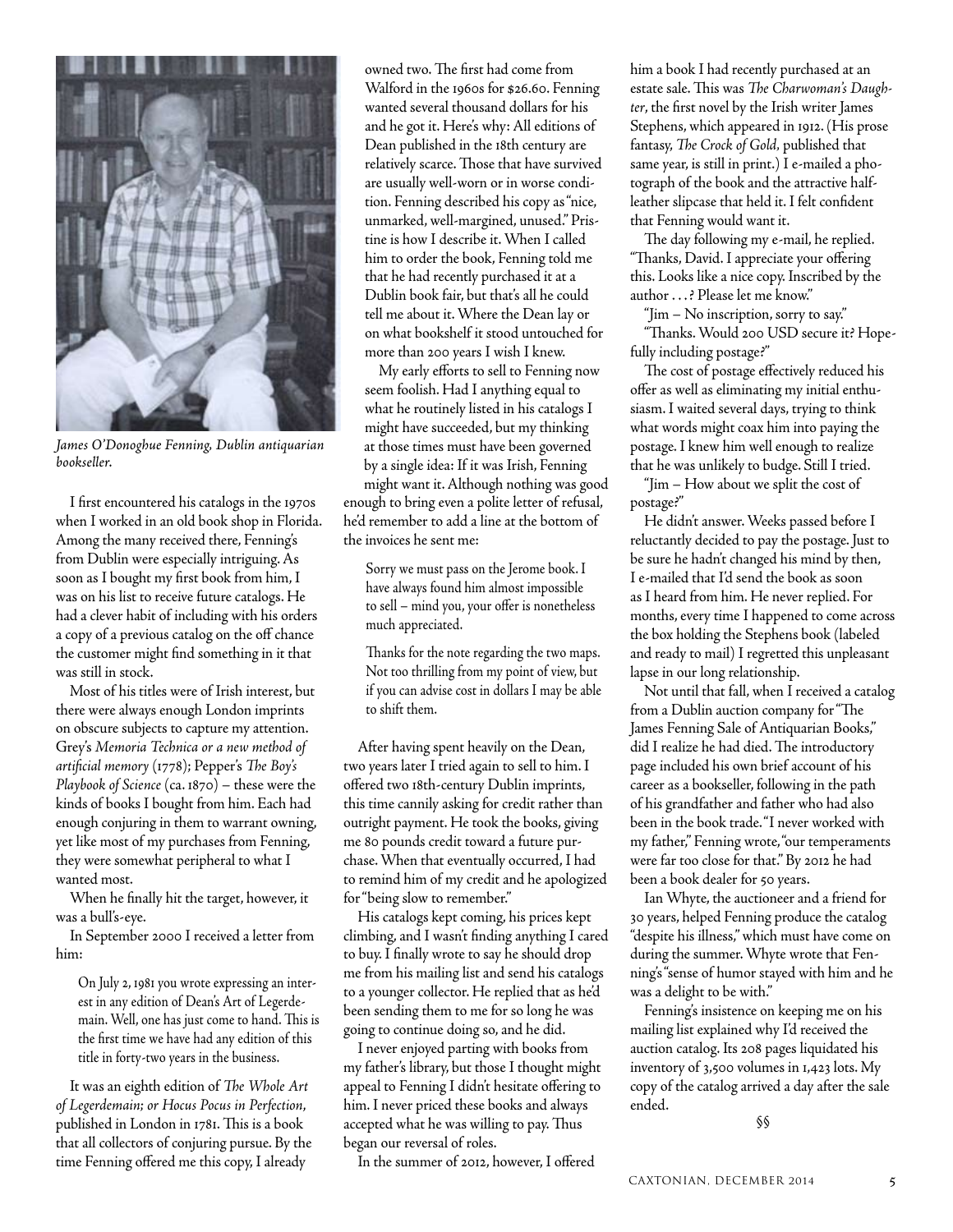### **Book- and manuscript-related exhibitions: a selective list**

*Compiled by Lisa Pevtzow* (Note: on occasion an exhibit may be delayed or extended; it is always wise to call in advance of a visit.)

- **Art Institute of Chicago**, 111 S. Michigan Avenue, Chicago, 312-443- 3600: **"Ghosts and Demons in Japanese Prints,"** Gallery 107 through December 10. **"Comic Art and Architecture of Chris Ware"** (architectural photographs and artifacts that Ware has looked to for inspiration, alongside drawings from his comics), Ryerson and Burnham Libraries (weekdays only), through January 19, 2015.
- **Chicago Botanic Garden, Lenhardt Library,** 1000 Lake Cook Road, Glencoe, 847-835-8202: **"Succulents: Featuring Redoute's Masterpieces,"** through February 8, 2015.
- **Chicago History Museum,** 1601 N. Clark Street, Chicago, 312-266- 2077: **"Railroaders: Jack Delano's Homefront Photography"** (the federal Office of War Information assigned photographer Jack Delano to take pictures of the nation's railways during World War II), through June 10, 2015.
- **City of Chicago Expo 72,** 72 E. Randolph Street, Chicago: **"Rolled, Stoned & Inked: 25 years of the Chicago Printmakers Collaborative"** (exhibit by Chicago's oldest printers collaborative), through February 28, 2015.
- **DePaul University Museum,** 935 W. Fullerton, Chicago, 773-325- 7506: **"Ink, Paper, Politics: WPA-era Printmaking From the Needles Collection"** (Depression-era prints of city life, labor, and social injustice created with support from the Works Progress Administration – Federal Arts Project), through December 21.
- **Harold Washington Library Center,** 400 S. State Street, Chicago, 312-747-4300: **"Love Me Forever! Oh! Oh! Oh!"** (cartoonist Jeremy Sorese explores the idea of getting married, both gay and straight), through March 8, 2015.
- **Newberry Library,** 60 W. Walton Street, Chicago, 312-943-9090: **"Chicago, Europe, and the Great War"** (materials that tell the story of Chicago's many and varied connections to the conflict), through





*Art Institute / Papercuts* Chris Ware. from Jimmy Corrigan: The Smartest Kid on Earth, 2000.

*Art Institute / Ghosts and Demons* Katsushika Hokusai. Kohada Koheiji, c. 1831. Clarence Buckingham Collection.

January 3, 2015. **"American Women Rebuilding France, 1917-1924"** (documents the work of hundreds of American women who volunteered in France during and after the war), through January 3, 2015.

**Northwestern University Library,** 1970 Campus Drive, Evanston, 847-491-7658: **"William Hogarth's Modern Moral Subjects: A Harlot's Progress and A Rake's Progress"** (prints from an 1822 edition of Hogarth's works), ongoing.

**Pritzker Military Museum and** 

**Library,** 104 S. Michigan Avenue, Chicago, 312-374-9333: **"SEAL The Unspoken Sacrifice"** (features photographs from Stephanie Freid-Perenchio's and Jennifer Walton's 2009 book and artifacts on loan from the Navy SEAL Museum), ongoing. **University of Chicago,** 

**Joseph Regenstein Library Special Collections Research Center Exhibition** 

**Gallery,** 1100 E. 57th Street, Chicago, 773-702-8705: **"En Guerre: French Illustrators and World War I"** (an examination of World War I through the lens of French illustrated books, journals, and prints, many of which are drawn from the collection of exhibition curators Professor Neil Harris

> and Teri J. Edelstein and materials donated by them; both are longtime Caxton Club members), through January 2. 2015.

**University of Illinois at Chicago, Richard J. Daley Library Special Collections**, 801 S. Morgan, Chicago, 312-996-2742: **"Visualizing Uncle Tom's Cabin: Pictorial Interpretations of Harriet Beecher Stowe's Novel"** (examining how the characters and events have been represented through the years in various editions of the book, film stills and posters, and other popular culture artifacts), through April 30, 2015.

*Send your listings to lisa.pevtzow@sbcglobal.net*



*DePaul University Museum: Ink, Paper, Politics* Edward Arthur Wilson, Sanding the Propeller, lithograph, 1941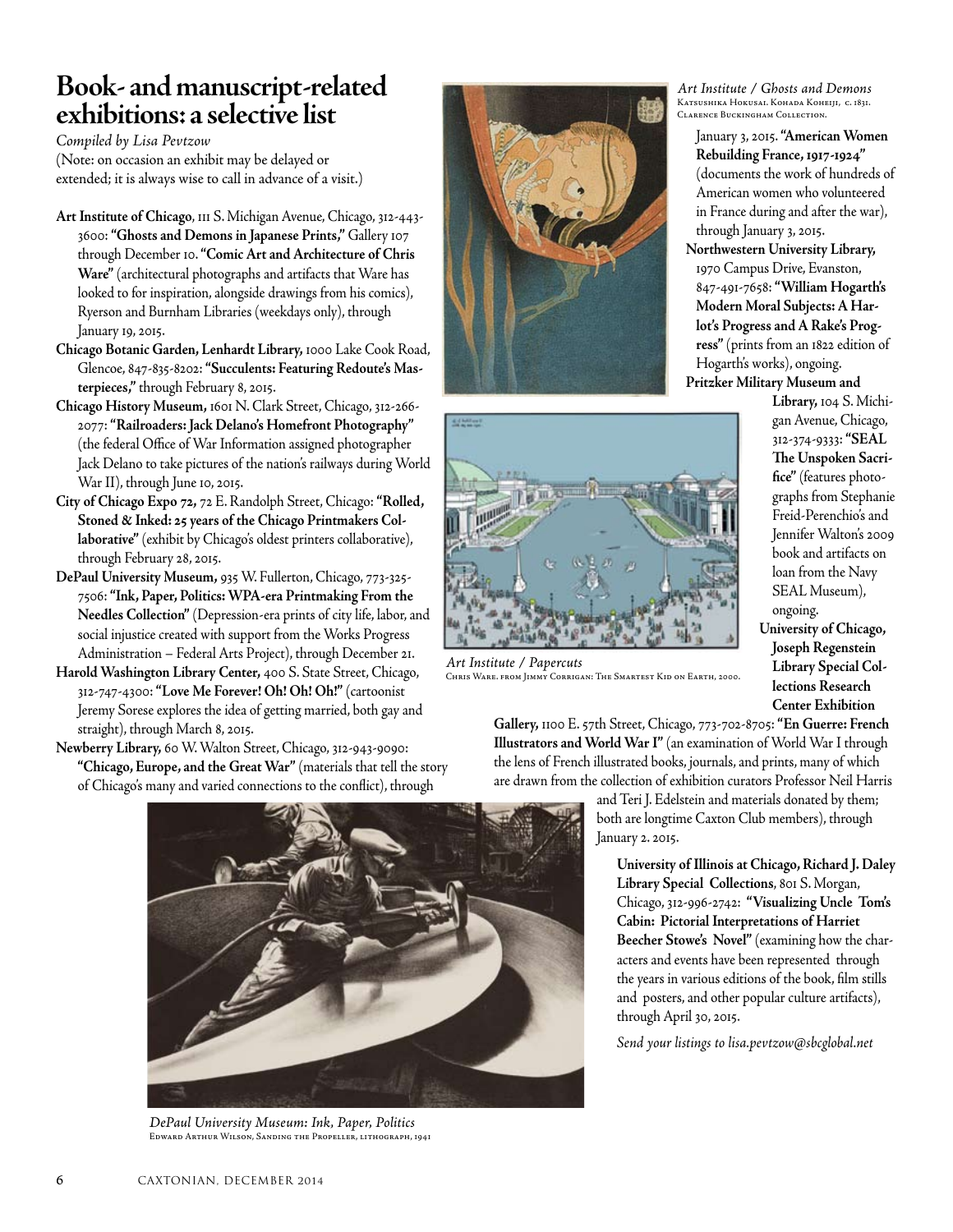# *Caxtonians Collect: Bill North*

### *Interviewed by Robert McCamant*

Bill North divides the history of his working life into three periods. First was the "library" period, which lasted from about 1960 to 1980. Next came the "real estate" period, from about 1980 to the middle 1990s. The most recent period, from which he is gradually retiring, is his "medical" period. There were two unifying themes in the three periods, however: he was practicing law in all three, and all have mostly been working with associations in the three fields.

As might be expected, the Caxton Club came into his life in the first period. He was general counsel to the American Library Association (ALA), and as a result he encountered Gordon Williams, a Caxton member. Williams nominated him in 1970. (Williams was the director of the Center for Research Libraries; he became the head of the National Union Catalog project of the Library of Congress and the ALA.) According to Club records, R. Hunter Middleton seconded his nomination; North remembered it was Abel Berland, but whoever it was, he joined in 1970.

North was born in Oregon, and spent his early childhood in Montana. By the time he was in high school, the family had moved to Chicago. He thrived. He sang in his church choir, which lead to singing and acting lessons, and to radio parts, including on the Chicago Theater of the Air. Perhaps this training aided him in his winning the Illinois American Legion Oratorical Contest. The prize? A fouryear tuition scholarship at the University of Illinois.

"Actually, all of that taught me many good lessons," North says. "I was basically a shy fellow, so the performing and competing helped me learn to get up in front of others. And I also learned that I was good at getting other people to work together. It's important to know your own strengths and weaknesses."

After the U of I, he went to Harvard Law School. But that was interrupted by time in the Navy – or, more exactly, the Office of Naval Intelligence, during the Korean War.

Therein hangs a telling story. Back in high school, he had studied Latin. He had not done well. In fact, he did so poorly that he was on the verge of flunking his second term. The teacher, one Mrs. Snyder, took him aside and said: "I'll give you a passing grade if you will promise never to attempt to study any more languages." He accepted the deal, but it

rankled.

In college, he was doing well. So well, that he thought he would risk studying a foreign language again. He picked what was reputed to be the hardest language offered at the U of I: Russian. And did well; so well that he was recruited for work by an intelligence agency and given a security clearance.

He went on to Harvard Law, but felt the call of combat, so he got the promise he could come back to Harvard after serving, and

enlisted in the Navy. Once in the Navy his security clearance and Russian language training resulted in his assignment to the Office of Naval Intelligence where he served four years. "I wanted to be fighting," he says. "It was a fascinating assignment, and it was all because, in studying Russian, I had been trying to prove my high school Latin teacher wrong about my language ability!" There was a

secondary benefit to delaying the finish of his law degree. It meant that he was in Boston at the same time as Carol, who was to become his wife. She had been recruited in a Harvard Business School experiment to determine if women could make it as executives in business. A mutual acquaintance thought the two of them might hit it off, and arranged a blind date. North was smitten immediately. He asked her to marry him on the second date. That was too fast for Carol, who wanted to see how she would do in business, so she didn't accept for a year and a half. She finished, and moved back to Chicago to work for the Northern Trust.

When North finished Harvard Law School, they were married and started their dual careers. But they wanted children, and it immediately became clear that it would be very hard to raise children if both were in the workplace, so Carol gave up her job.

"I have her to thank for whatever I have been able to accomplish in my work," he says. "She loved mothering. But beyond that, she was a great support in my career. I always found it hard to socialize, but Carol's interest in learning about others was a wonderful balance in my professional life."

With Carol at his side, North had a remarkable legal and business career. He was a partner at both Reuben and Proctor and Kirkland and Ellis during his library period, working for clients that included the American Library Association, the Center for Research



Libraries, and the Freedom to Read Foundation, a group he became especially involved with. In between the library associations, he worked for such other associations as the Corrugated Steel Pipe Association and the American Loudspeaker Association (another ALA!).

In 1980 he became the general counsel for the National Association of Realtors during a particularly litigious period photograph by Robert McCamant

hotograph by Robert McCamant

of the association's history. Ultimately, North was named CEO of the association.

He stepped down to be a consultant to the Realtors in 1992, and started collecting a large variety of medical groups as clients: the obstetricians, the foreign medical graduates, the preventive medicine and family practice specialists, and even the specialists in nuclear medicine.

All the while, he has managed to write poetry and read a lot of books. "I love Western stories because of my childhood, and I'm a devotee of Dorothy Sayers, Ross McDonald, and Agatha Christie's Poirot stories." He denies that he is a collector. "I have many, many books. But they're not very precious."

He regrets that he and Carol cannot make it downtown from their home in Arlington Heights more frequently, and hence his Caxton attendance has fallen off. "But I always try to make it to the Revels," he says. §§